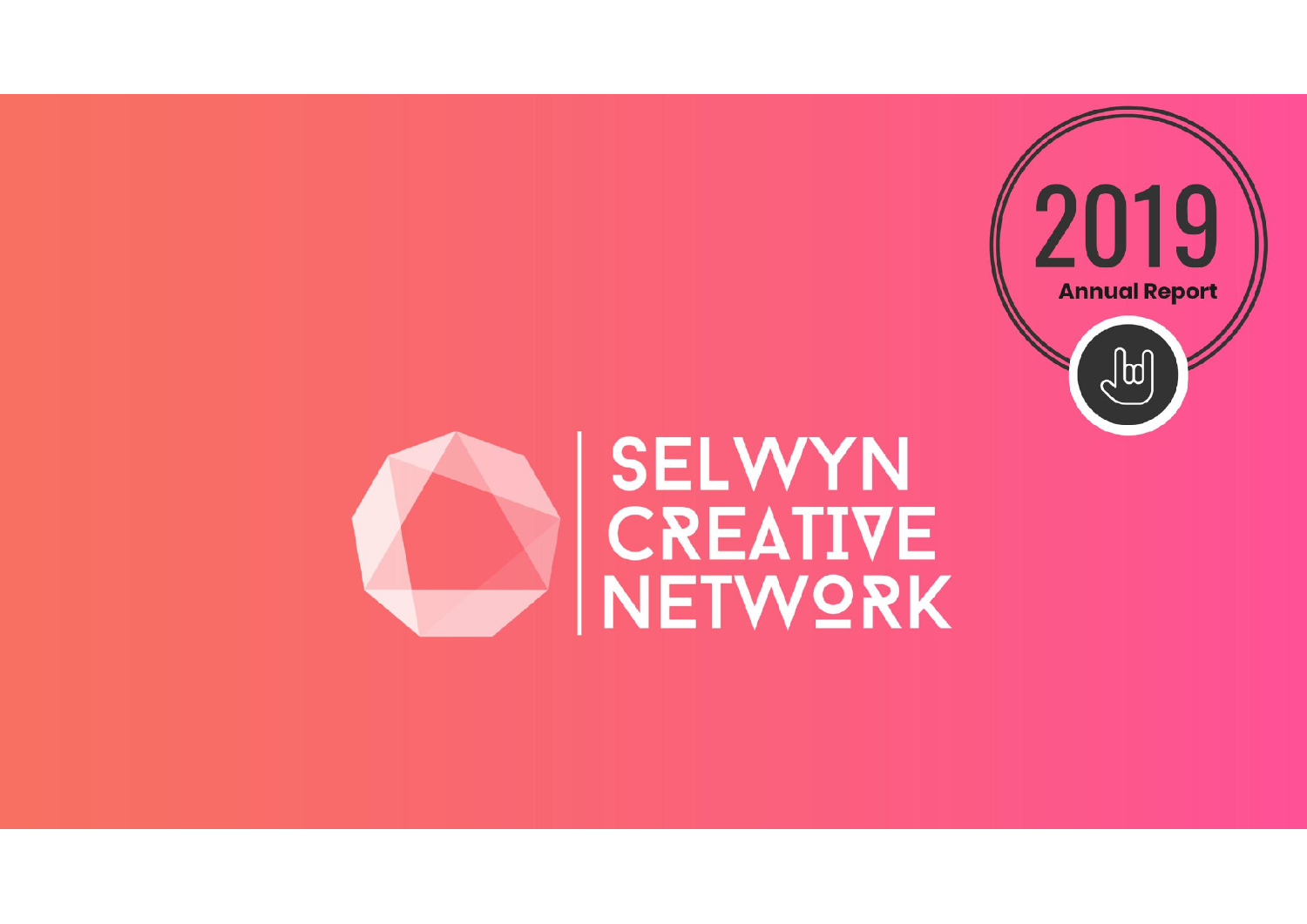# First, let's point out some highlights of 2019...



#### **SUPPORT - helping others flourish**

We provided one on one support & advice to 46 individual artists, 38 groups & creative organisations in Selwyn



#### GROW - opportunities, resources, info

We submitted to **3** key national consultations, advocated at a local government level, connected with 29 organisations from other sectors & collaborated with creatives to deliver projects that promoted the wellbeing, imagination, skills and kinship of community



#### **PROMOTE - putting in the hours**

We provided over 420 volunteer hours to promote the arts in our district via social media resulting in an average weekly reach of over 5,500 people & 150% increase in followers



#### **ENHANCE-improving participation**

We provided creative resources, info & support so that people could participate at 5 district wide events reaching over 7,600 people of all ages, ethnicity, gender.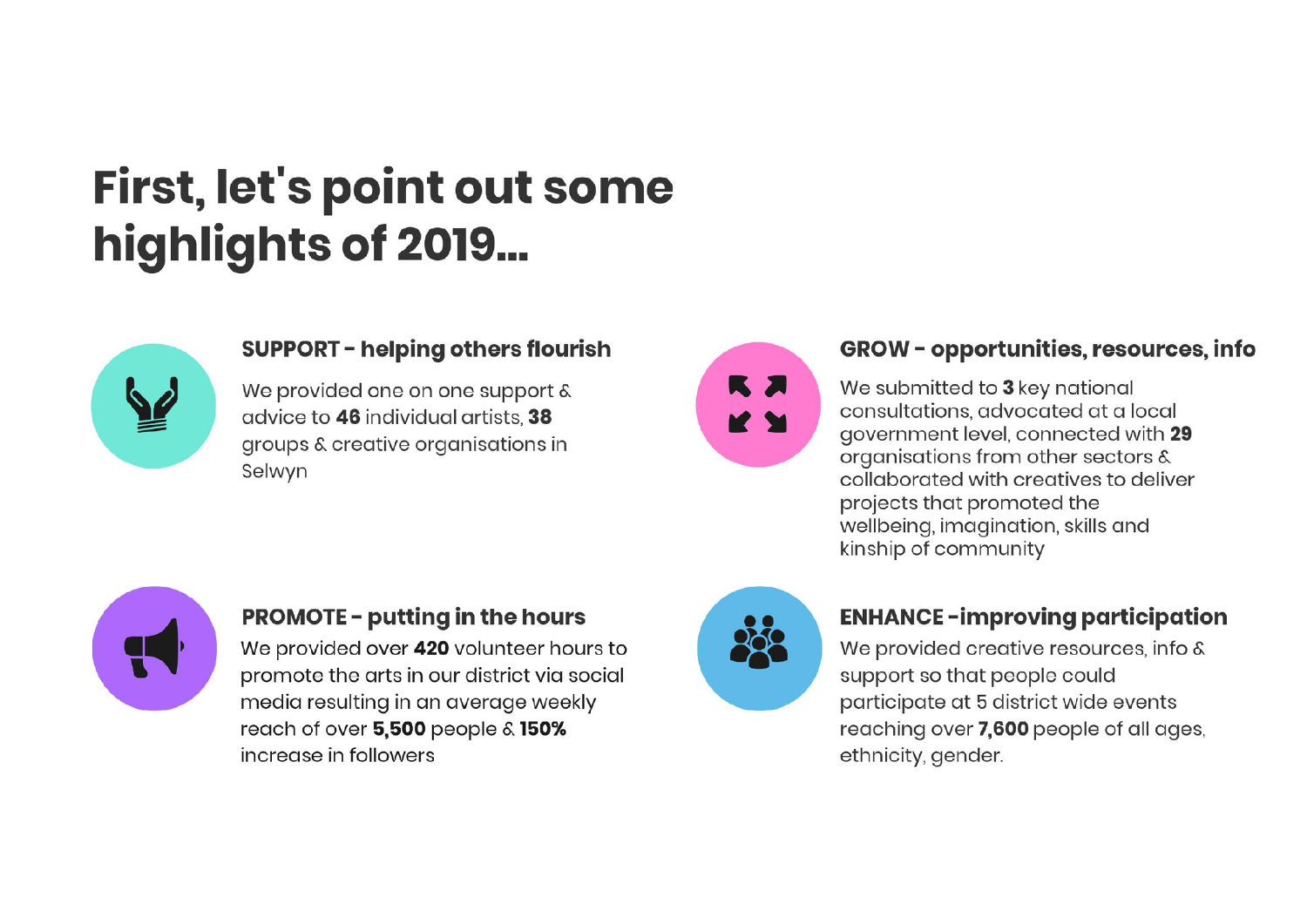### How about our other achievements?

### **Art Travels Workshops**

We collaborated with My Honeyland to deliver workshops that promoted the Wellbeing Imagination, Skills & Kinship of community. 85% of participants reported an increase in wellbeing 75% increased sense of belonging



#### **Behind the** scenes

We assisted galleries, organisations and creative groups in Selwyn behind the scenes on 22 projects that benefited the wider community

### #Advocacy **#campaigns**

We promoted 5 major public awareness campaigns highlighting national issues/trends

- #vote2019
- #wellbeing&arts
- #creativespaces
- #artsmatter
- #artsmonthNZ

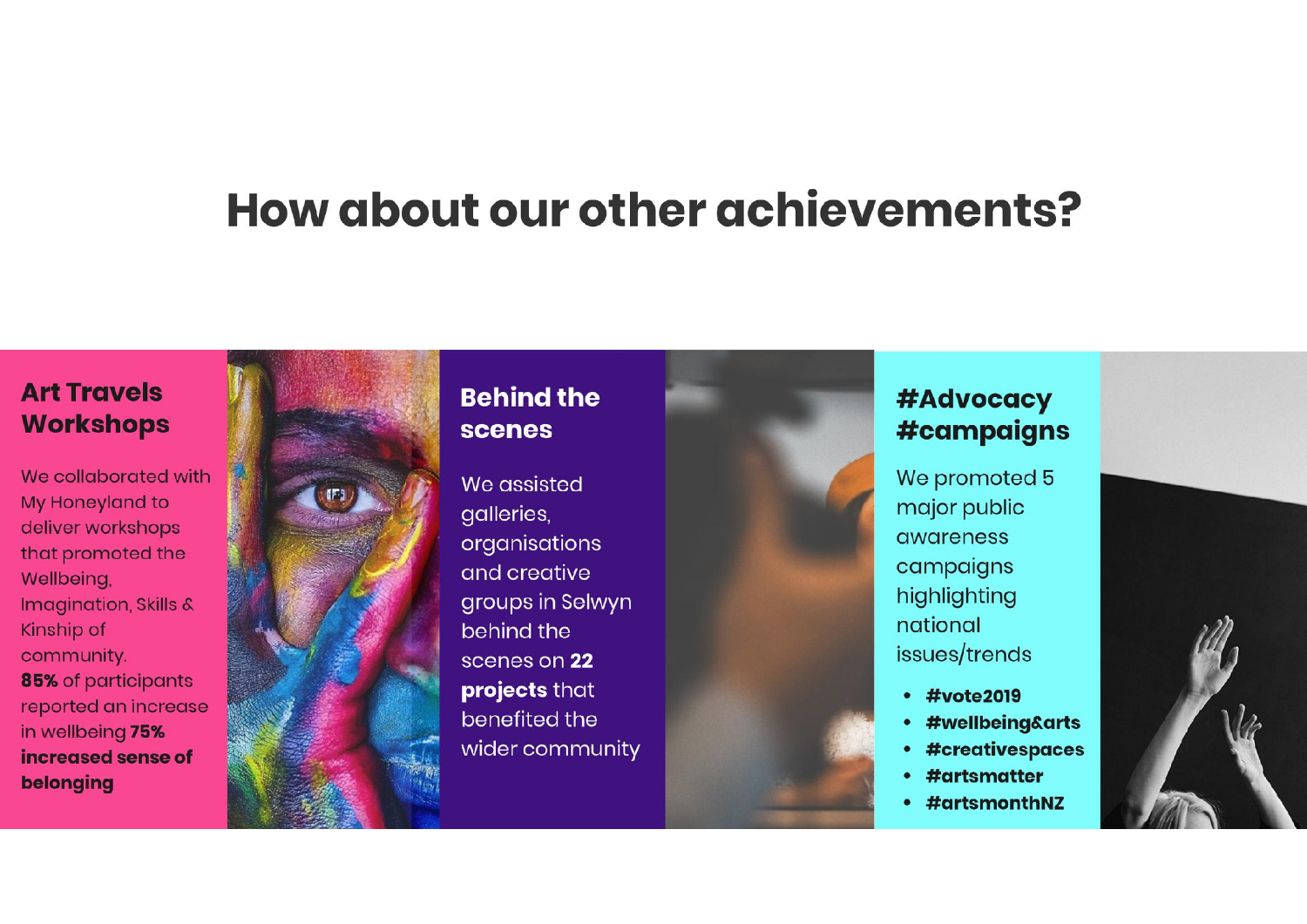## It's important to know what keeps the wheel turning.

A look at money coming in and money going out in 2019

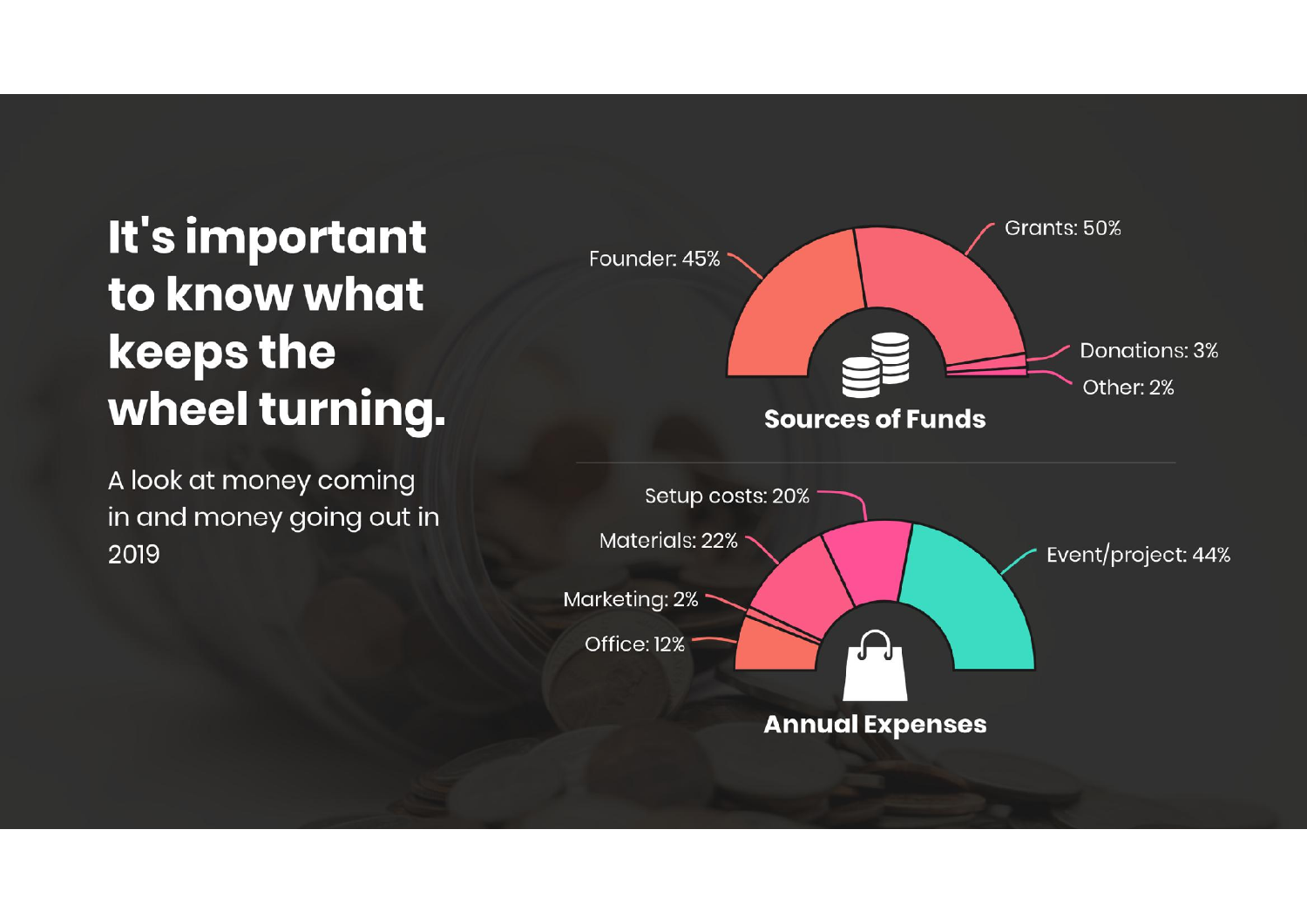### Which areas we worked the most in.